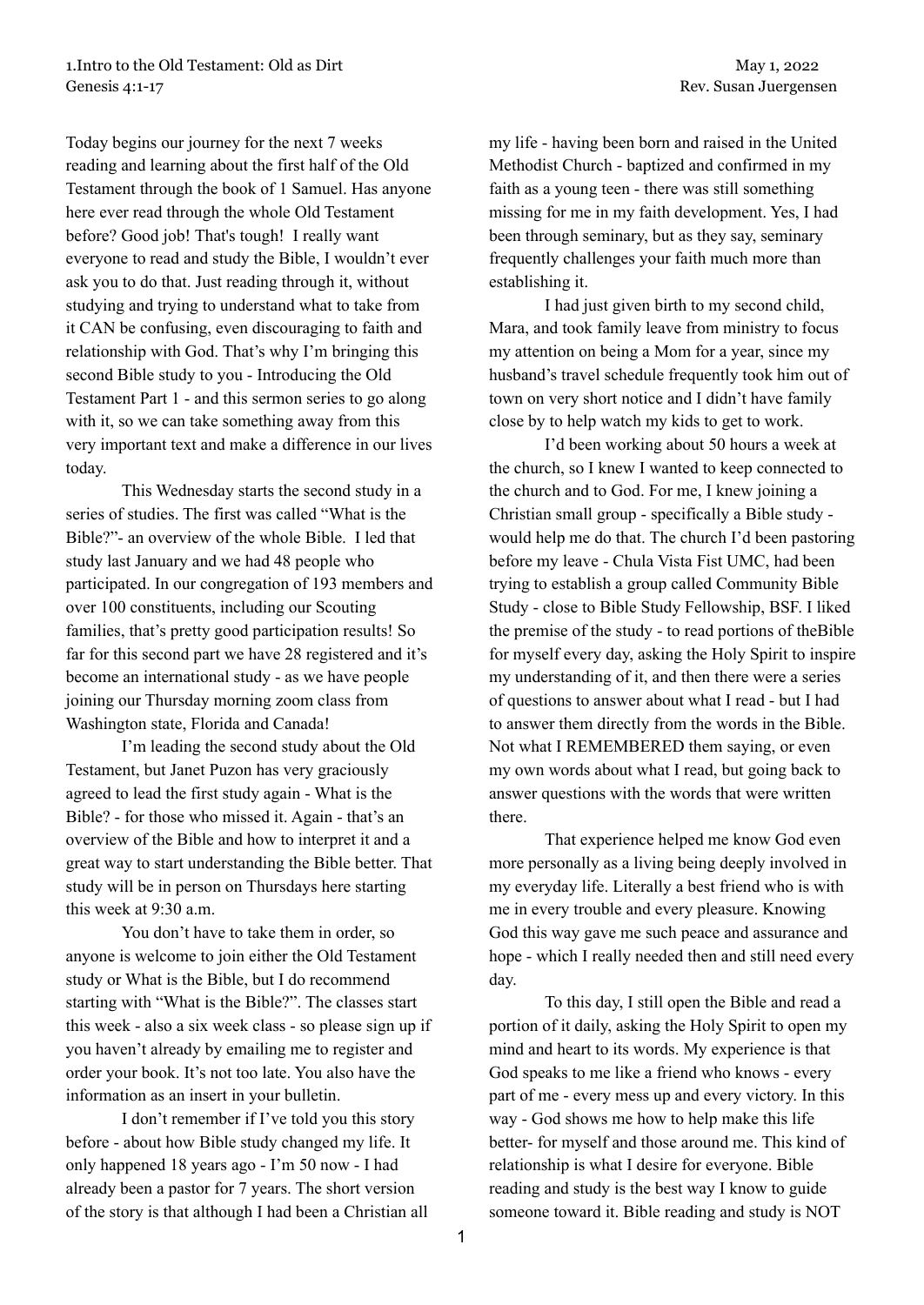the only way. I know that, but it's the best way I, Susan Juergensen, can guide you.

With that, for those of you interested & willing, I invite you to pick up your Bible or one next to you and look with me to Genesis chapter 4 again the words of our lesson for today. Sometimes just looking at the words for ourselves unlock something we didn't hear or see before.

I don't know about you, but I had a LOT of questions as I read again this story about Cain and Abel again this past week. At least eight separate questions, wonderings, things that didn't quite make sense I wanted to look into more.

This story is a great start to say something again about how we interpret the Bible. Because the first question might be - do I take this story literally?

I've taken a lot of time the past five years to think about this question for myself. How do I interpret the Bible? Part of the reason why I chose to bring this study to you, is that I really appreciate the perspective of the author of this study.

Even before we get to page number one in the study, there's a Welcome in the introductory pages. For me, the words of the author, Ann Robertson - hit home about one perspective on the Old Testament and how to interpret it. This is what she writes:

"I have run into so many people, including some of my clergy colleagues, who say they don't like the Old Testament. Some clergy actually refuse to preach from it and many Christians seem to think that the Old Testament plays second fiddle to the New Testament, or that the New Testament has rendered the Old obsolete. I love the Old Testament. I love the glimpse of an ancient world and the peek into the origins of all things. I love the stories stories that give us insights into human nature in both its glory and its shadow. I love the eternal themes of relationship through thick and thin, sin and forgiveness, wilderness and promised land, exile and return. I love the poetry, the images and the characters that spring to life in its pages. Once I learned to read the Bible seriously but not literally; once I learned that myth and story can often teach "truth" much more effectively than a mere presentation of facts, I found that the Old Testament was as alive and vivid as any of the Hollywood

presentations of its contents. Although these primitive texts can sometimes be as baffling as they are beautiful, the more I read, the more I find that my own Christian faith is only a shallow (and often misinformed) shell without them."

You might think differently than this quote. That's ok. In fact, I'd love to hear what you think as we meet in Bible study or anytime. But these ideas help you know where I'm coming from as your pastor as we look at this story of Cain and Abel.

Basically this story comes just after Adam and Eve eat the forbidden fruit - not necessarily an apple, doesn't say apple in Bible, it only says fruit and are exiled from the Garden of Eden for eating it. As God commands in Genesis 1:28 - to be fruitful and increase in number - Adam and Eve give birth to two children - first Cain and then Abel.

Very simply the story states that Abel worked with the livestock and Cain worked with the soil. If you have a hard time remembering which is which think Abel "Baaaa" and Cain "Carrots". This was who they were as individuals.

Apparently after the soil began to produce fruit, Cain gave an offering to God from what he grew. As it says in the original Hebrew - Cain brought an offering of the fruit of the ground. Sweet, right? Cain gave an offering to God. He gave thanks. That's good.

But ABEL it says - brought God the first born from his flock and the fattest (or best) one at that. So, God respected Abel's offering, but not Cain's. This makes me say - "What!?" Why did God seem to pick favorites? Why wasn't God respectful of Cain's offering? The way the story is told - it seems that Cain made the offering first and then Abel tried to best him, not that siblings would do that, right?

But looking closely at the text - there are few hints to consider. We don't know if the offerings came in succession. It doesn't say that. Maybe they were offered at the same time? And Cain's offering is described as "some" of what he harvested, but Abel's was the "best portion". Thinking about that there really is a lot to take from it for our lives in relationship with God, right?

A quick glance at this idea helps us consider that God really respects when we give Him our best